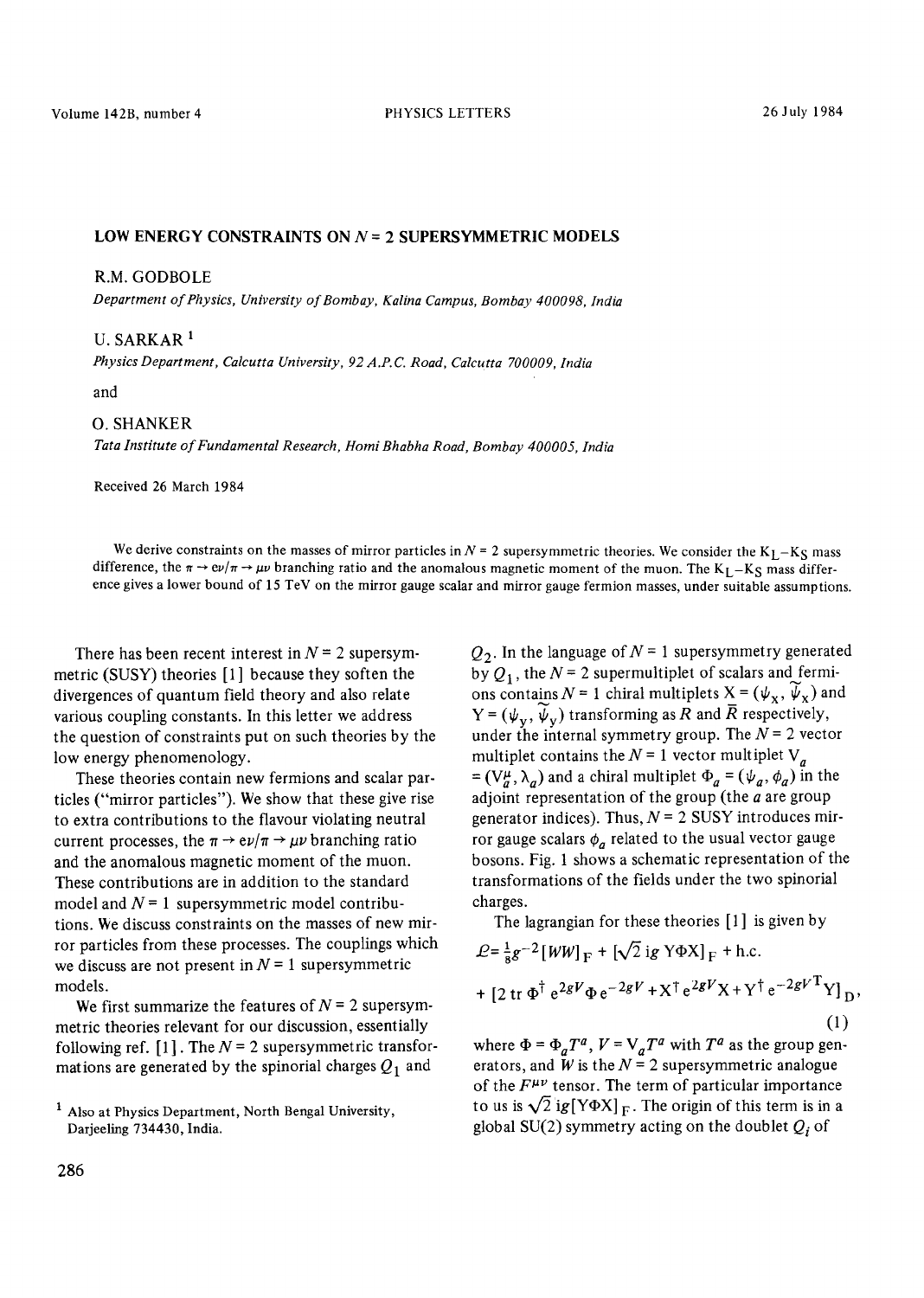

Fig. 1. Action of the two supersymmetry charges  $Q_1$  and  $Q_2$ on the fields in the matter multiplet and vector multiplet.

the generators.  $(\psi_{\alpha}, \lambda)$  and  $(\psi_{X_i}, \psi_{Y_i})$  are doublets under this symmetry. The action of this global SU(2) rotates the kinetic terms of  $N = 1$  supersymmetric theories into  $\sqrt{2}$  ig[Y $\Phi$ X]. Thus the strength of this interaction is fixed by the gauge coupling. In component form this interaction gives rise to terms  $\sqrt{2}$  ig  $\psi_x \phi \psi_y$ ,  $\sqrt{2}$  ig $\psi_x \psi_\phi \widetilde{\psi}_y$  and  $\sqrt{2}$  ig $\widetilde{\psi}_x \psi_\phi \psi_y$ . In the following we discuss implications of these extra couplings in two models.

In the first model (the  $3-2-1$  model), the gauge group is  $SU(3)_C \times SU(2)_L \times U(1)_Y$ . The ordinary fermions are put in the usual representation  $R$  of the gauge group and are in the  $X$  superfield. The  $Y$  superfields contain mirror fermions which transform as the conjugate representation  $\overline{R}$ . We now consider the contributions to the flavour violating processes of the extra mirror particles in this model.

Among these processes the most stringent constraint comes from the  $K_L - K_S$  mass difference. The diagrams contributing to this process are shown in fig. 2. There is a GIM cancellation between different diagrams. The diagrams of fig. 2a give an effective  $\Delta S$ = 2 interaction,

$$
\mathcal{L}_{eff} = G \cos^2 \theta \sin^2 \theta (\tilde{s}_L \gamma_\mu d_L) (\tilde{s}_L \gamma_\mu d_L),
$$
\nwhere  $x_1 = m_{\tilde{u}}^2$ ,  $x_2 = m_{\tilde{c}}^2$ ,  $x_3 = m_{\psi}^2$  and



Fig. 2. Contribution of the mirror particles to the  $K_L - K_S$ mass difference.

$$
G = \frac{ig^4}{16\pi^2} \left( \frac{2x_1 \ln(x_1/x_3)(x_1^2 - x_2x_3)}{(x_1 - x_3)^2 (x_1 - x_2)} - \frac{2x_1(x_3 - x_2)^2 + x_3(x_1 - x_2)^2}{2(x_3 - x_2)^2 (x_1 - x_3)^2} + (x_1 \le x_2) \right)
$$
(3)

and  $\theta$  is the mixing angle. G is zero when  $x_1 = x_2$ . This reflects the GIM cancellation. A priori there is no reason to expect cancellation between diagrams of fig. 2 and other contributions [2,3]. Therefore we require that the diagrams of figs. 2a and 2b separately make contributions no greater than the experimental value. The contribution of eq. (2) to the  $(K_L - K_S)$  mass difference is given by

$$
2G\cos^2\theta\sin^2\theta\langle \bar{K}^0|(\bar{s}_L\gamma_\mu d_L)(\bar{s}_L\gamma^\mu d_L)|K^0\rangle.
$$

We evaluate the  $K^0-\bar{K}^0$  matrix element in the vacuum insertion method [3] and demand

$$
2G \sin^2 \theta \cos^2 \theta \times 1.82 \times 10^{-2} \,\text{GeV}^3 \lesssim \Delta m_\text{K}(\text{exp.}).
$$
\n(4)

In general the angles  $\theta$  could be complex. Thus a stringent bound will come from  $\text{Im}[\Delta m_K]$ , for which the experimental value is  $3.5 \times 10^{-18}$  GeV. The limit given in eq. (4) can be translated into useful constraints on the theory provided one has some knowledge of mass ratios. Since this information is lacking at present, we have to make some assumptions.

For illustrative purposes we assume  $m_{\widetilde{\mathfrak{u}}} = M + \delta_1$ ,  $m_{\widetilde{C}} = M + \delta_2$  and  $m_{\psi W} = M$ , where  $\delta_{1,2} \ll M$ . Then, to leading order in  $\delta_{1,2}$  we get,

$$
G\cdot \text{Im}\left[\sin^2\theta\,\cos^2\theta\right]
$$

$$
= (g4/480\pi2)[(\delta1 - \delta2)2/M4] Im[cos2\theta sin2\theta]
$$
  
  $\lesssim 10^{-16} \text{ GeV}^{-2}$  (5)

Assuming for convenience that  $\delta_{1,2} \simeq O(0.1 M)$ , Im(sin<sup>2</sup> $\theta$  cos<sup>2</sup> $\theta$ )  $\approx$  0.06 and using the known value of g, eq. (5) gives us  $M>13$  TeV. Alternatively, taking  $m_{\widetilde{\mathbf{u}}}, m_{\widetilde{\mathbf{c}}'} \leq m_{\psi \mathbf{W}}$  e.g.  $m_{\widetilde{\mathbf{u}}'} = 90 \text{ GeV}$  and  $m_{\widetilde{\mathbf{c}}'} = 100$ GeV, we get  $m_{\psi W} > 15$  TeV.

The diagrams of fig. 2b again lead us to eqs. (2) and (3) with  $x_1 = m_u^2$ ,  $x_2 = m_c^2$ , and  $x_3 = m_{\text{out}}^2$ . Since u' and c' occur in nontrivial representation of  $SU(2)_L$ and are related to u and c by a mirror symmetry, it is difficult to make them heavier than  $O(M_W)$ . Thus we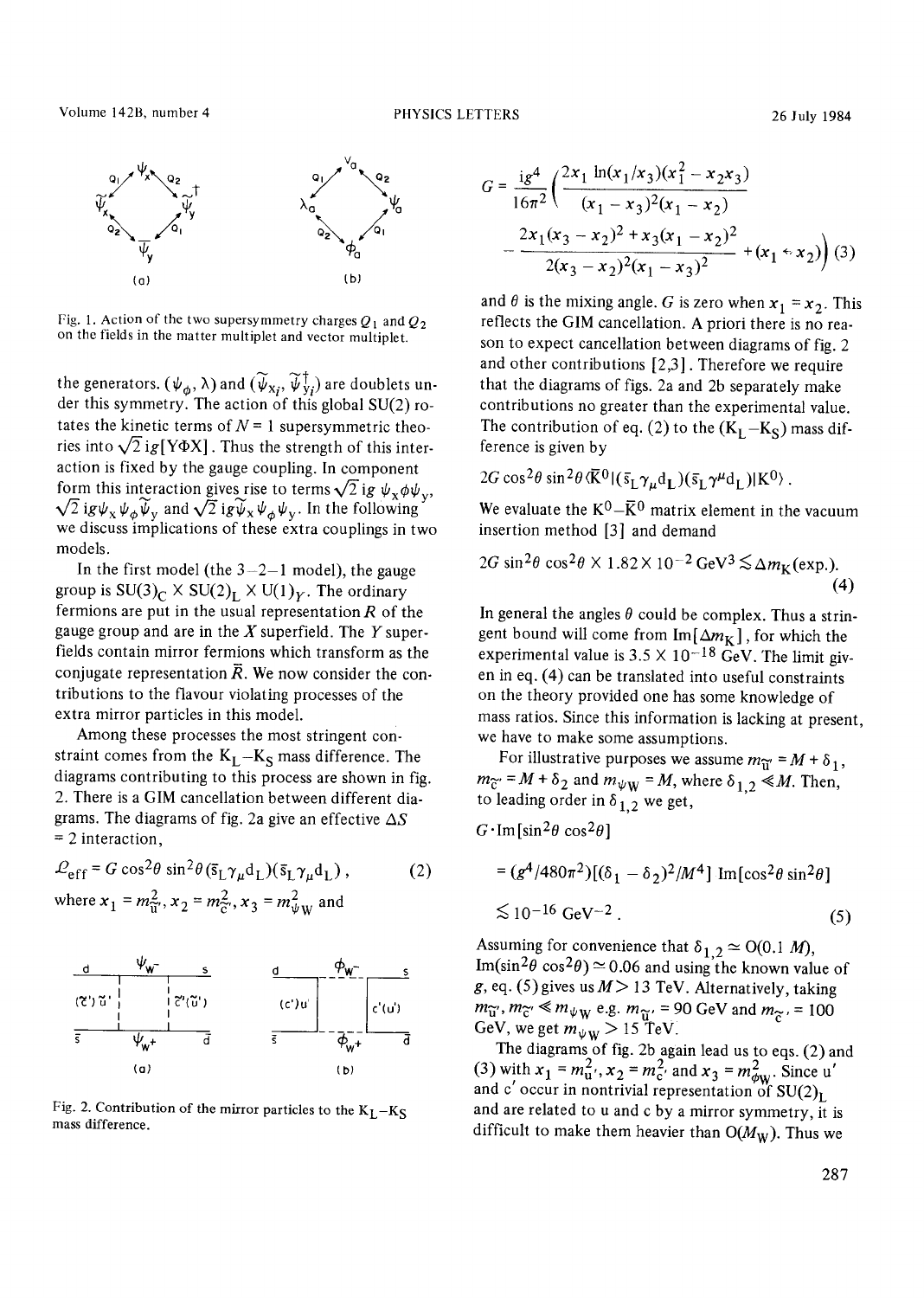

Fig. 3. Contribution to  $\pi \rightarrow e\nu$  in the 3-2-1 model.

expect  $x_1, x_2 \le x_3$ . In this limit we find G to be  $(x_1 - x_2)^2 g^4 / 192 \pi^2 x_1 x_3^2$ .

This gives  $M_{\phi_{\text{W}}} \gtrsim 15 \text{ TeV}$ , if for illustrative purposes we assume  $m_{\rm u}$   $\approx$  90 GeV,  $m_{\rm c}$   $\approx$  100 GeV and Im(sin<sup>2</sup> $\theta$  cos<sup>2</sup> $\theta$ )  $\approx$  0.06.

The new interactions also contribute to various flayour changing processes absent in the standard model. The constraints coming from such processes will be much weaker than from the  $K_1 - K_S$  mass difference. Hence we will not discuss all of them here. However, there is no GIM cancellation in the case of  $\pi l_2$  decay, which receives contributions from fig. 3. Hence it is potentially capable of putting stringent bounds and is discussed below. The diagram in fig. 3 leads to an effective interaction

$$
\frac{g^4}{4\pi^2} m_{\mathbf{u}'} m_{\mathbf{c}'} \left[ \sum_{i=1}^4 \left( x_i \ln(x_i) \middle| \prod_{j=1, j \neq i}^4 (x_i - x_j) \right) \right]
$$
  
 
$$
\times (\bar{v}_L e_R) (\bar{d}_L u_R), \qquad (6)
$$

where  $x_1 = m_{\rm u}^2$ ,  $x_2 = m_{\rm c}^2$ ,  $x_3 = m_{\rm g}^2$  and  $x_4 = m_{\rm gav}^2$ . This interaction involves a pseudoscalar current and hence is severely constrained by the  $\pi \rightarrow e \nu / \pi \rightarrow \mu \nu$ branching ratio,  $B_{\pi}$ . As discussed earlier,  $m_{\rm u}$ ,  $m_{\rm c'}$  $\lesssim$  O(M<sub>W</sub>). Assuming therefore, for illustration,  $m_{\rm u'}$  $= m_{\rm c'} = 100$  GeV,  $m_{\phi Z} = m_{\phi W} = M$  and using the calculation from ref. [4], we get  $M > 30 M_W$ . The diagram with particles inside the loop replaced by their supersymmetric partners undergoes a GIM type cancellation and hence does not put stringent bounds.

Next we consider the constraints coming from the anomalous magnetic moment of the muon,  $a_{\mu}$ . It has long been known [5] that  $a<sub>u</sub>$  vanishes in an exactly supersymmetric theory. In a broken theory however, nonzero contributions do arise. In  $N = 2$  supersymmetric theories there are additional contributions coming from diagrams shown in fig. 4. Fig. 4a and its supersymmetric analogue contribute terms proportional to  $m<sub>u</sub><sup>2</sup>$  and hence do not severely constrain any



Fig. 4. Diagrams contributing to the anomalous magnetic moment of the muon.

masses. Dominant contributions, proportional to  $m_{\mu}m_{\psi}$  and  $m_{\mu}m_{\mu'}$  come from figs. 4b, 4c respectively. For the mirror scalar contribution (fig. 4b) a GIM type cancellation occurs. This is similar to the cancellation observed [6] for gauge fermion contributions in  $N = 1$  supersymmetric theories. We find:

$$
\Delta a_{\mu} = -(g_{\text{A}}^2/8\pi^2)(m_{\mu}/m_{\psi Z}) \sin \theta \cos \theta
$$
  
 
$$
\times \{ [1/(1 - \eta_1) - 2\eta_1/(1 - \eta_1)^2 - 2\eta_1^2 \ln(\eta_1)/(1 - \eta_1)^3] - (\eta_1 \to \eta_2) \},
$$
 (7)  
for the  $\tilde{\mu}'_{1(2)}$  exchange diagrams, and

$$
\Delta a_{\mu} = -(g_A^2/8\pi^2)(m_{\mu}m_{\mu}/m_{\phi Z}^2)
$$
  
× [2ln $\eta$ /(1 –  $\eta$ )<sup>3</sup> + 1/(1 –  $\eta$ ) + 2/(1 –  $\eta$ )<sup>2</sup>], (8)

for the  $\mu'$  exchange contribution, where

$$
g_{\rm A} = g/4 \cos \theta_{\rm W} ,
$$

 $\eta = m_{\mu}^2/m_{\phi Z}^2$ ,  $\eta_i = m_{\tilde{\mu}_i}^2/m_{\psi Z}^2$ ,

and  $\theta$  is the mixing angle between  $\tilde{\mu}'_1$ ,  $\tilde{\mu}'_2$ .

Now possible mass constraints can be obtained by comparing contributions of eqs. (7) and (8) with the experimental constraint [7],  $-2.0 \times 10^{-8} < \Delta a_{\mu}$  $<$  2.6  $\times$  10<sup>-8</sup>. Since the two constrain different masses, we consider them separately. For the contribution of eq. (7), we consider the same limits as used in the K<sub>L</sub> - K<sub>S</sub> calculations, i.e.  $m_{\tilde{\mu}_1} = M + \delta_1$ ,  $m_{\tilde{\mu}_2}$  $=M+\delta_2$  and  $m_{\psi Z} = M$  with  $\delta_1 - \delta_2 \sim (0.1 M)$ . In this limit eq. (7) gives

$$
-2.0 \times 10^{-8} < (-g^2/96\pi^2) m_\mu \sin \theta \cos \theta
$$
  
 
$$
\times [(m_{\tilde{\mu}_1}^2 - m_{\tilde{\mu}_2}^2)/M^3] F(\eta_1, \eta_2) < 2.6 \times 10^{-8},
$$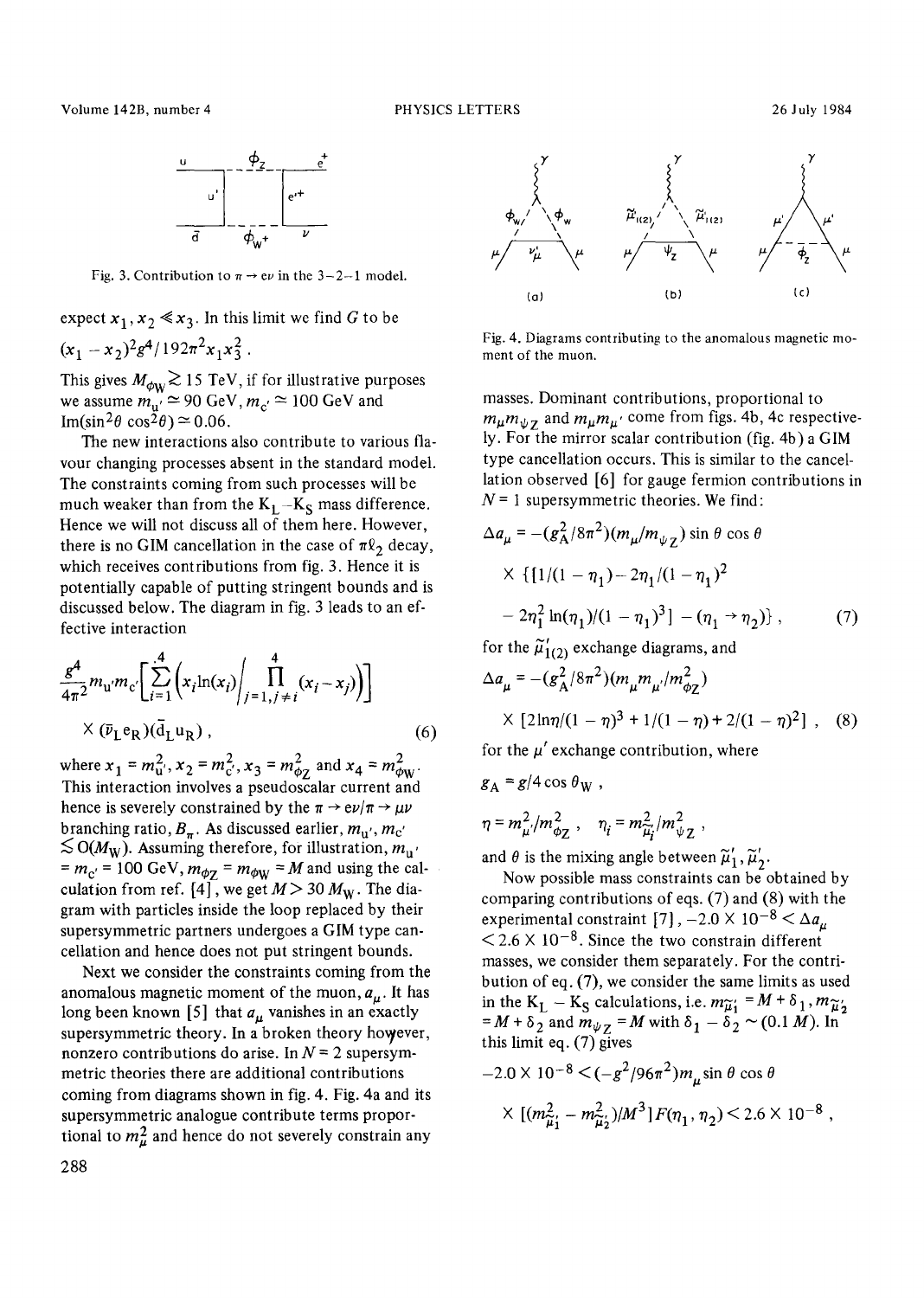where  $F(\eta_1, \eta_2)$  is a factor of O(1). Using this we find  $M$  > 100 GeV. The mirror fermion masses can at the most be  $O(M_W)$ , as discussed earlier. Using this, eq. (8) implies  $M_{\phi z} > 20 M_W$ . Both these constraints are weaker than the one obtained from the  $K_L - K_S$  mass difference.

The constraints derived so far are applicable in any  $N = 2$  supersymmetric model which reduces to the standard  $(3-2-1)$  model at low energies. Additional constraints are present in some classes of models, e.g. the 3-4-1 model of ref. [1]. This model seems to be the simplest one which can accommodate realistic mirror fermion masses without upsetting the stability of vacuum. In this model the quarks and leptons are put into the  $SU(3)_C \times SU(4) \times U(1)_Y$  representations:

$$
X_{L} = \left(\frac{L}{L'}\right) \sim (1, 4, -1/2), \quad Y_{L} = \left(\frac{L'}{L}\right) \sim (1, \overline{4}, 1/2)
$$

$$
X_{Q} = \left(\frac{Q}{Q'}\right) \sim (3, 4, 1/6), \quad Y_{Q} = \left(\frac{Q'}{Q}\right) \sim (\overline{3}, \overline{4}, -1/6).
$$
(9)

In the above Q, L are quark and lepton  $SU(2)_L$  doublets  $\overline{Q}$ ,  $\overline{L}$  are antiquark and antilepton SU(2)<sub>R</sub> doublets with primes denoting the corresponding superfields.

An interesting aspect of this model is the presence of new gauge bosons connecting fermions with antifermions. The mirror scalars  $\phi$  associated with these gauge bosons couple left handed quarks (leptons) to right handed quarks (leptons). These give rise to interesting new currents even at the tree level. Fig. 5 shows a scalar boson mediating the  $\pi \rightarrow e\nu$  process. This generates a tree-level pseudoscalar current,

$$
(g^2/M_\phi^2)[\bar{d}_R u_L] [\bar{\nu}_L e_R]. \qquad (10)
$$



Fig. 5. Tree level contribution to  $\pi \rightarrow e \nu$  in the 3-4-1 model.



Fig. 6. Contribution to the  $K_L - K_S$  mass difference of the mirror gauge scalars in the  $3-4-1$  model.

Thus  $M_{\phi}$  is strongly constrained by the data on  $B_{\pi}$ . Using the calculations of ref. [4], we find

$$
2g^2/M_{\phi}^2 < 2.5 \times 10^{-7} G_{\rm F} ,
$$
  
i.e.,  $M_{\phi} > 8000 M_{\rm W} .$  (11)

The above, indeed, is a large scale for supersymmetry breaking. An even more stringent bound comes from the virtual contributions to the  $K_1-K_S$  mass difference. One such contribution is shown in fig. 6. The mixing angles occurring at the W and  $\phi$  vertex will in general be different. Hence there will be no GIM cancellation for these diagrams  $*1$ . As a result these diagrams lead to an effective interaction,

$$
G[4(\bar{s}_L d_R)(\bar{s}_L d_R) - (\bar{s}_L \sigma_{\mu\nu} d_R)(\bar{s}_L \sigma^{\mu\nu} d_R)] \qquad (12)
$$

where

$$
G = (16\pi^2 m_{\phi}^2)^{-1} i g^4 \sin \theta_1 \cos \theta_1 \sin \theta_2 \cos \theta_2
$$
  
 
$$
\times \ln(m_{\phi}^2/m_{\phi}^2).
$$

The  $K^0$ - $\bar{K}^0$  matrix elements required to get an experimental bound from eq. (12) can be taken from the vacuum insertion calculation [8]. We will consider only the  $(\bar{s}_L d_R)(\bar{s}_L d_R)$  term in eq. (12), since we are interested in an order of magnitude estimate. The experimental limit on Im  $\lfloor \Delta m_K \rfloor$  then gives  $G \lesssim 1.6$  $\times$  10<sup>-17</sup> GeV<sup>-2</sup>. Assuming  $\theta_1, \theta_2$  to be of the order of  $\theta_{\text{Cabbibo}}$  and log factor ~15, we find  $M_{\phi} > 700$ TeV [i.e. 90 000  $M_W$ ]. This is a very stringent bound for the supersymmetry breaking parameter. The

<sup>&</sup>lt;sup>#1</sup> In the L-R symmetric theories also there are  $W_R-W_l$  interference diagrams similar to fig. 6, and there is no GIM cancellation for these. However, these are suppressed due to an extra factor of  $O(m_F^2/m_W^2)$ . This comes from the internal fermion propagators. In our diagram such a suppression is absent due to the scalar nature of  $\phi$ .